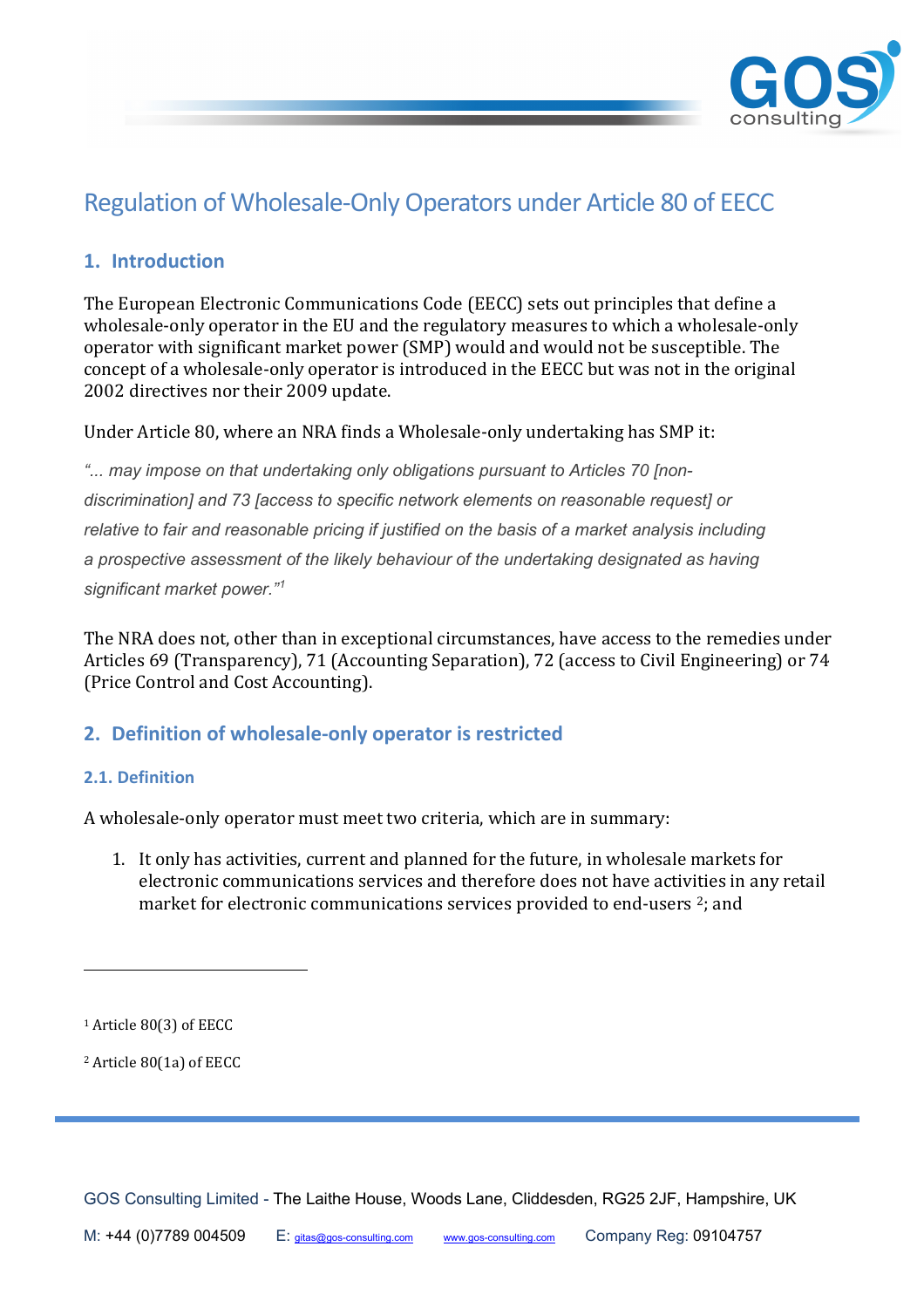

2. It is not bound to deal with a single and separate undertaking operating downstream that is active in any retail market for electronic communications services provided to end-users, because of an exclusive agreement, or an agreement which de facto amounts to an exclusive agreement.<sup>[3](#page-1-0)</sup>

In interpreting the above definition of wholesale-only, the code includes any operator that *"is active in a wholesale market and also supplies retail services solely to business users larger than small and medium-sized enterprises.*"[4](#page-1-1)

#### **2.2. Many apparent wholesale operators are excluded**

This strict definition would thus exclude undertakings where there is a minority shareholding in a wholesale operator, but the control of the operator rests with an owner who also provides retail services to small and medium-sized enterprises and/or residential end-users, whether in the same territory or elsewhere in the EU[5.](#page-1-2)

For example, although Axione in France does not provide services directly to end-users, it is a subsidiary of (being 51% owned, and controlled by) Bouyges Group, which also owns 90.5% of the retail operator Bouyges Telecom, and thus its NRA would not be restricted by Article 80 if Axione were ever found to have SMP in a local region where it has network assets.

It is notable that the exclusion includes retail operations (except for sales to large enterprises) anywhere in the EU. Infrastructure investors such as Macquarie and PPK Group that own controlling stakes in telcos across several member states would need to divest retail activities in all states if they were to be eligible for Article 80 in instances where their local wholesale operators are found to have SMP.

### **2.3. Smaller wholesale operators may be found to have SMP in local markets**

Today, there are a few smaller operators that would satisfy the definition of Wholesale-only under Article 80, but they do not currently have SMP in any market and thus would not in any case be susceptible to the relevant remedies by NRAS. Examples are Open Fiber (Italy), Gagnaveita Reykjavikur (Iceland) and SIRO (Ireland). In the case of SIRO, Vodafone is a major investor, but SIRO is a joint venture with the electricity distributor ESB. Vodafone thus does

<span id="page-1-0"></span><sup>3</sup> Article 80(1b) of EECC

<span id="page-1-1"></span><sup>4</sup> Paragraph 208 of EECC recital

<span id="page-1-2"></span><sup>5</sup> Article 80(1a) of EECC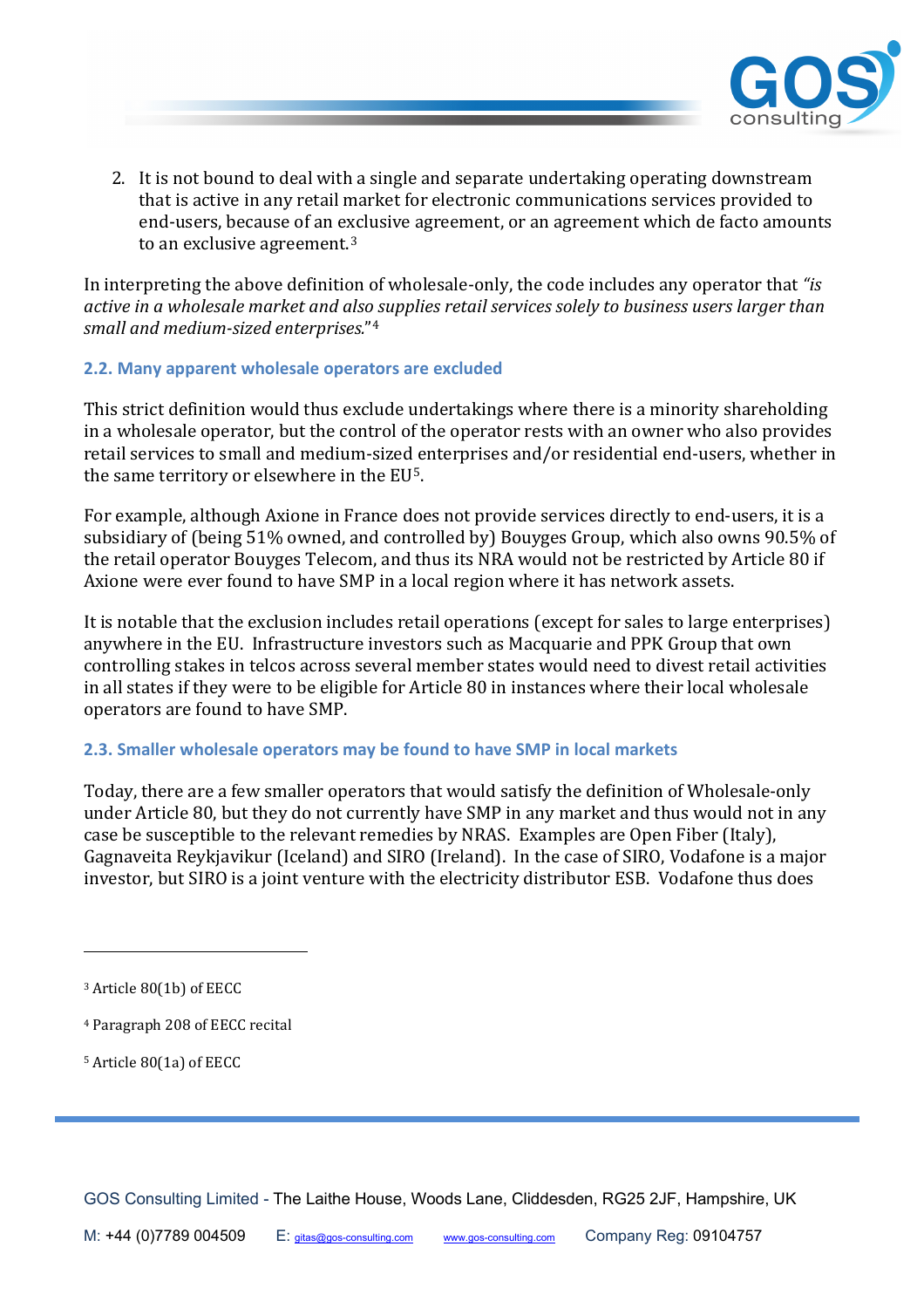

not have control of the entity and in this case the NRA would be restricted by Article 80 were SIRO found to have SMP in any market.

As the EC notes in its recent draft guidance on market definitions<sup> $6$ </sup>, it is likely that after the withdrawal of copper, NRAs will define sub-national markets for broadband; in these cases, smaller operators such as those above, who do not have a national network footprint may be found to have SMP if they are the only or main provider of FTTP in a local area.

#### **2.4. Incumbents may demerge to create wholesale-only operators**

However, the most likely immediate application of Article 80 will be where incumbent operators restructure. In Denmark and in Czechia, for example, the incumbent operators have recently voluntarily functionally separated into wholesale and retail operations (TDC NET/Nuuday and CETIN/O2 respectively) perhaps with the possibility of full separation at a later date.

#### **2.5. Italian AccessCo – the likely first operator under Article 80**

In Italy the process of demerger is further advanced. The incumbent TIM intends to transfer its fibre network to a subsidiary in which it owns 58%, and this company will subsequently merge with Open Fiber to create a larger wholesale operation. The deal will leave TIM with a majority ownership of the shares, but not, under the shareholder agreement, with control of the new undertaking and therefore Article 80 may apply. This demerger is intended to be completed by the end of Q1 2021.[7](#page-2-1)

#### **2.6. International examples**

Although there are no examples of wholesale-only operators with SMP in the EU today, there are examples overseas. One example is Chorus in New Zealand, which was the result of a demerger of the former vertically integrated Telecom New Zealand (TNZ) in 2011. Although the NRA did not directly require TNZ to separate, the New Zealand government did not allow vertically integrated operators to bid for state funding of fibre networks and Chorus was thus created to be able to receive such funding. Another example is NetLinkTrust in Singapore, where the NRA has required the creation of a separate national operator of dark fibre.

<span id="page-2-0"></span><sup>6</sup> *Draft explanatory note accompanying draft commission recommendation on relevant product and service markets within the electronics communications sector susceptible to ex ante regulation*…, section 2.5, pages 14 to 15

<span id="page-2-1"></span><sup>7</sup> <https://www.lightreading.com/opticalip/fttx/tim-kkr-and-fastweb-agree-to-create-fibercop/d/d-id/763570?>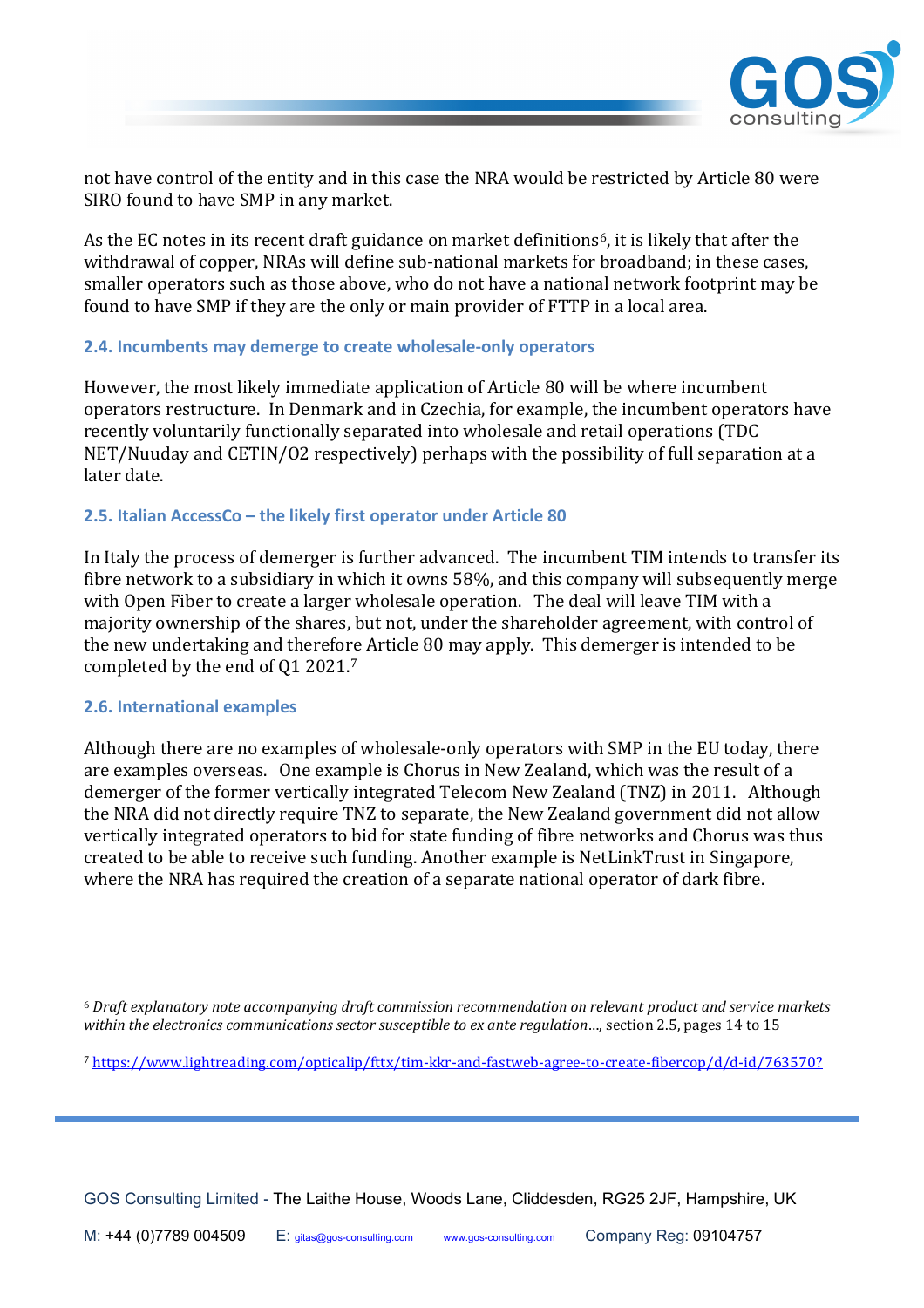

### **2.7. Will Article 80 encourage further changes to operators' business models?**

A factor that would influence an SMP operator's decision to demerge and form a wholesaleonly operator would be whether or not it expects the sum of the value of each demerged entity to be greater than the value of the vertically integrated entity. That is, the valuation exercise would take into consideration the difference in the regulatory measures that might be imposed on a wholesale-only operator compared with the vertically integrated operator. In particular, a wholesale-only operator potentially avoids intrusive forms of regulated wholesale access prices for certain access services.

# **3. BCRD may allow NRAs to impose cost orientated controls on wholesale-only operators**

Although, except in exceptional circumstances, Article 80 does not allow the NRA to apply article 72 (access to civil engineering) in the event of an SMP finding, the NRA may still be able to impose remedies under the Broadband Cost Reduction Directive (BCRD). As the EC notes in its draft explanatory note to its products and service market definition recommendation:

*… the BCRD mandates that any network … meet all reasonable requests for access to its physical infrastructure under fair terms and conditions, including price. … Access through the BCRD represents a dispute-resolution based intervention, and is not based on an ex ante intervention by the regulatory authority. [In Bulgaria], the provisions of national law implementing the BCRD, accompanied by extensive use by alternative operators of their own ducts, have been considered by the NRA as sufficient to ensure access to ducts and poles and hence the SMP access to PIA was lifted. [8](#page-3-0)*

In Romania too, although no operator has been found to have SMP for broadband active services, price caps have been imposed under BCRD legislation if an operator is receiving public funds or other assistance – e.g. NetCity, which offers physical infrastructure and dark fibre access within the city of Bucharest. NetCity is today (and since 2017) a subsidiary of E-INFRA, a privately-owned group that also includes various non-telecom infrastructure operators in Romania, but which has no retail telecoms operations.

<span id="page-3-0"></span><sup>8</sup> *Draft explanatory note accompanying draft commission recommendation on relevant product and service markets within the electronics communications sector susceptible to ex ante regulation*…, section 4.1, pages 55 to 56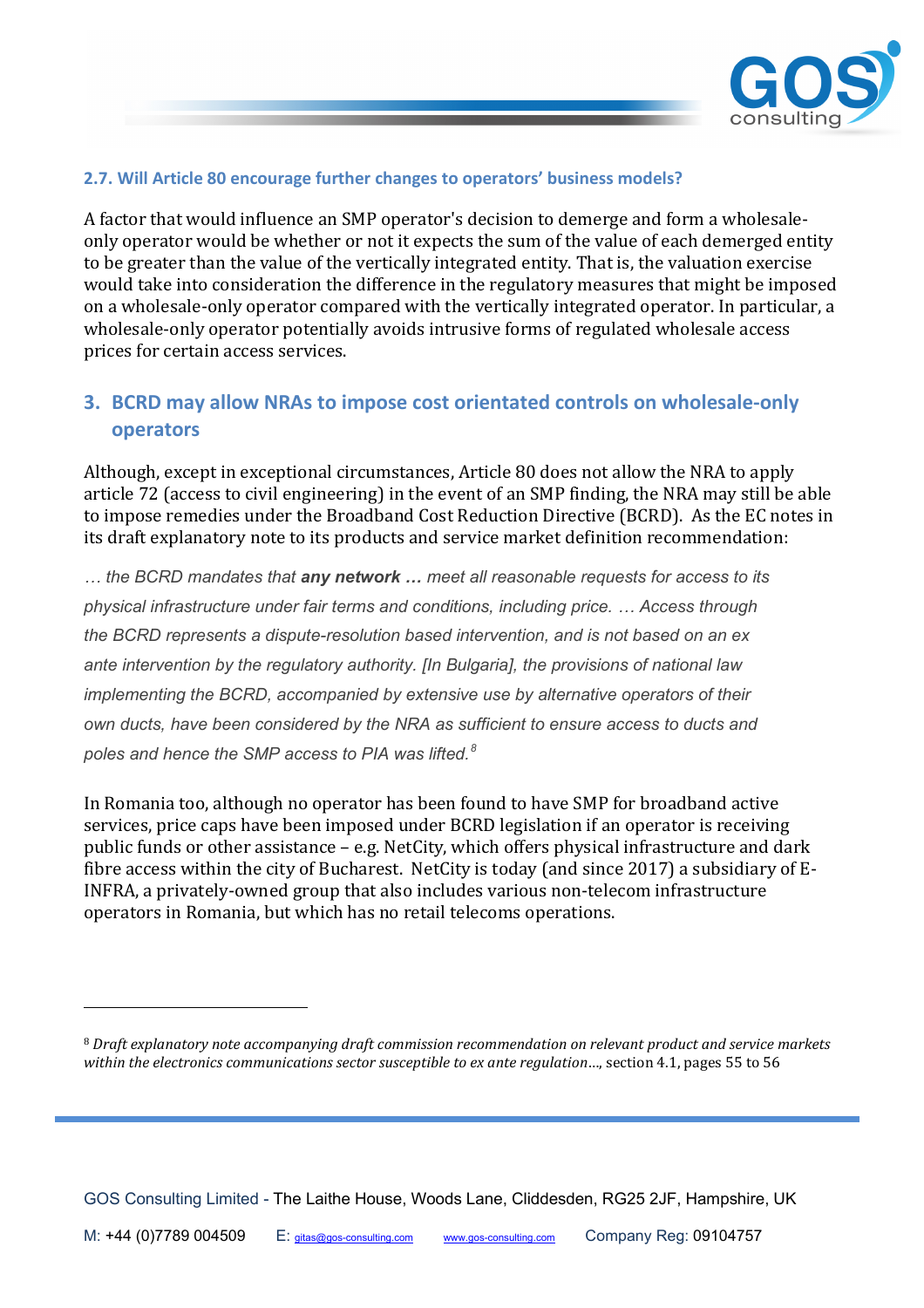

NetCity is subject to a (fully allocated) cost-based price cap by the NRA, ANCOM, but this is not under the SMP regulations, but rather under local legislation (Law 159/2016) that implements the BCRD.

# **4. Article 80 allows NRAs to impose full remedies in certain situations**

NRAs can impose additional remedies if they can show there is need to prevent adverse impact on competition. Paragraph 4 of Article 80 provides that :

*"The national regulatory authority shall also review obligations imposed on the undertaking in accordance with this Article if on the basis of evidence of terms and conditions offered by the undertaking to its downstream customers, the authority concludes that competition problems have arisen or are likely to arise to the detriment of end-users which require the imposition of one or more obligations provided in Article 69, 71, 72 or 74, or the amendment of the obligations imposed in accordance with paragraph 2 of this Article."*

This paragraph could be interpreted in different ways and may in practice give NRAs considerable discretion to apply any of the full range of SMP remedies to a wholesale-only operator. Indeed, the economic arguments that would explain why an operator should be exempt from these remedies, simply by virtue of being wholesale-only, are not clear.

# **5. If fair and reasonable pricing (and/or non-discrimination) is used as the SMP remedy under Article 80, what will that mean?**

The expression "fair and reasonable" has not been widely used in telecoms regulations in Europe, although it is used in other legal contexts. Although it was introduced in the BCRD[9,](#page-4-0) which as noted above has been used to impose price controls by NRAs, it has not generally been used for price restraints under SMP regulation.

One notable exception is Ofcom, which has used this concept widely as an alternative to imposing direct price controls or a more general requirement that prices be cost orientated.

Ofcom has explained the concept on three ways:

<span id="page-4-0"></span><sup>9</sup> BCRD (Directive 2014/61/EU) Article 3, paragraphs 3 and 5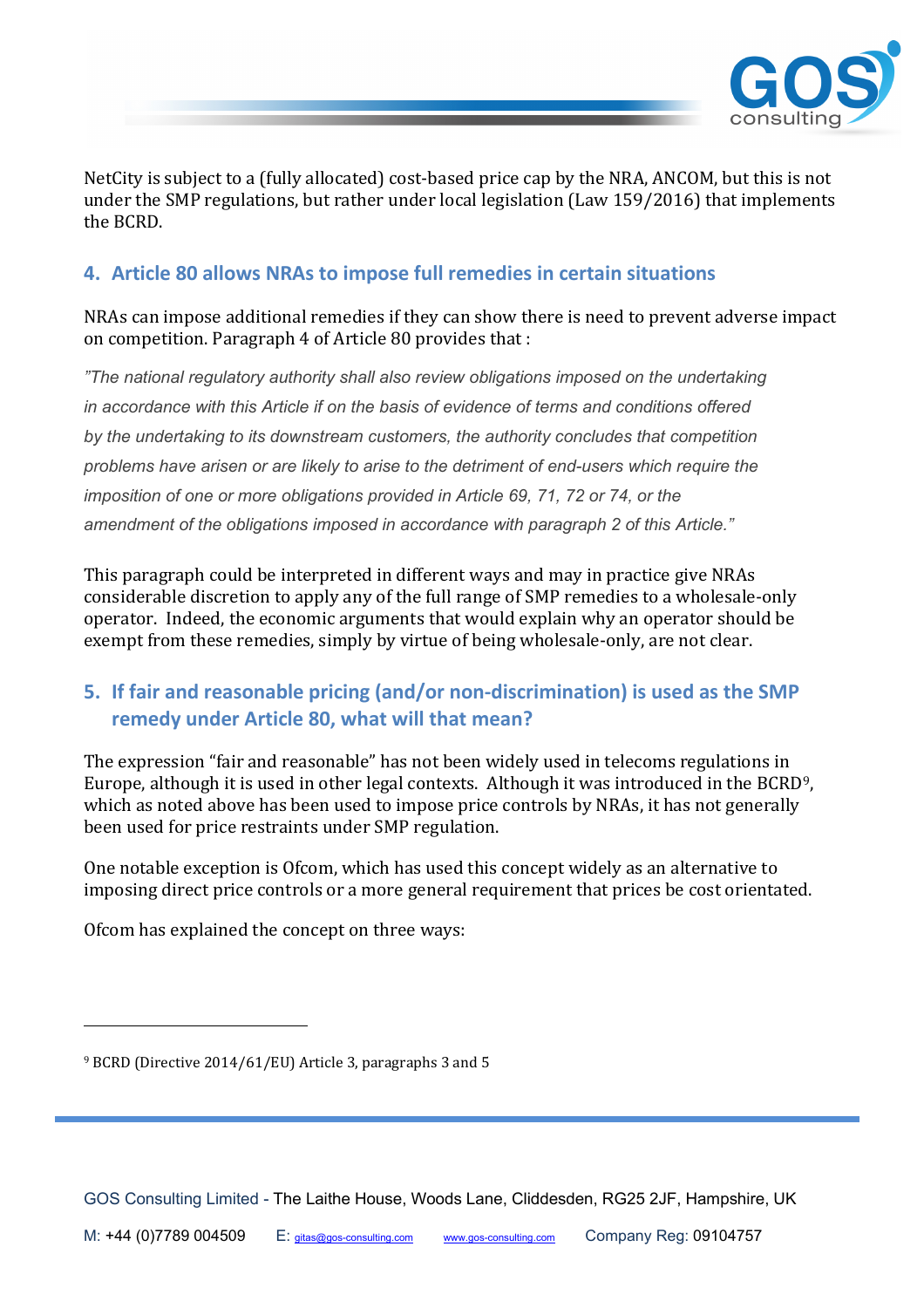

- 1. That prices should be consistent with a benchmark which is cost orientated (for example that the wholesale access prices for higher bandwidth local access services of KCOM (an operator with SMP in a local region) should be consistent with those of BT).<sup>[10](#page-5-0)</sup>
- 2. That wholesale prices should not cause margin squeeze with retail prices of an SMP operator (i.e. the economic replicability test) e.g. wholesale line rental.<sup>[11](#page-5-1)</sup>
- 3. That wholesale prices should provide "*a reasonable return over costs including a reasonable contribution to common cost recovery"* [12](#page-5-2)

However, as there have never been any formal disputes raised in respect of fair and reasonable pricing in the UK, more precise guidance has not been issued.

In France, in certain cases where it does not impose cost ordination requirements for prices, Arcep has instead imposed a requirement that the SMP operator should not impose excessive or predatory prices. In its current consultation on wholesale fixed markets it proposes the requirement of non-excessive pricing for certain legacy ATM services and for high-bandwidth fibre services in certain geographic areas and non-predatory pricing for high bandwidth services based upon FTTH technology<sup>13</sup>. Although the expression fair and reasonable is not used by ARCEP, these requirements appear analogous to those used by Ofcom in that context and so may indicate how Arcep will interpret this requirement in future.

Article 80(2) also states that an NRA may impose the non-discrimination obligations specified under Article 70. The 2013 Recommendation on consistent non-discrimination obligations may provide guidance on the application of this obligation, but the EC is presently consulting on updating the 2013 Recommendation, which raises uncertainty regarding the status of any relevant measures. One point that we suggest should be addressed in the updated recommendation is the application of the non-discrimination obligation, particularly the margin squeeze test for wholesale-only operators. The 2013 Recommendation addresses nondiscrimination obligations and the margin squeeze test for SMP operators that vertically

<span id="page-5-0"></span><sup>10</sup> Ofcom Hull Area Wholesale Fixed Telecoms Market Review 2021-26 Volume 3: Remedies, Consultation 16 July 2020, paragraph 2.19

<span id="page-5-1"></span><sup>11</sup> Ofcom Narrowband Market Review Statement 30 November 2017, paragraph 8.39

<span id="page-5-2"></span><sup>12</sup> Ofcom Hull Area Wholesale Fixed Telecoms Market Review 2021-26 Volume 3: Remedies, Consultation 16 July 2020, paragraph 2.16

<span id="page-5-3"></span><sup>&</sup>lt;sup>13</sup> Arcep, Consultation Publique du 7 juillet au 14 septembre 2020 Analyse du marché 4 de fourniture en gros d'accès de haute qualité: marché pertinent du haut et du très haut débit fixe / Projet de decision, Articles 30 to 32, page 104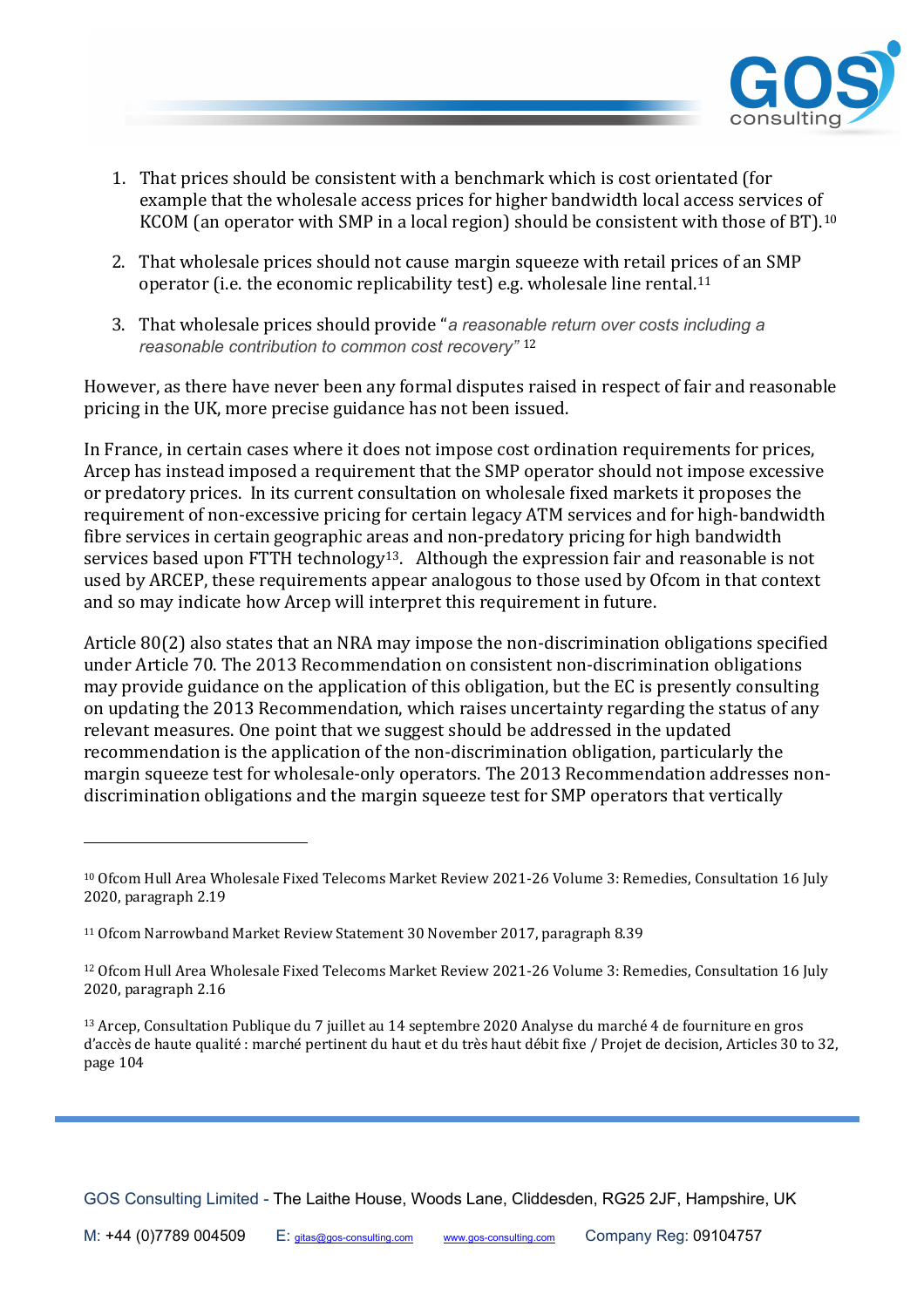

integrate wholesale and retail services, but it does not explicitly address wholesale-only operators.

GOS is developing a separate paper on the non-discrimination obligations, specifically the application of the economic replicability test within this new context.

# **6. Conclusion**

The restrictions on the actions of an NRA on wholesale-only operators is a new concept in EU telecoms regulation introduced by the EECC. Its practical implications are not fully clear as:

- There are currently no SMP operators that would qualify under Article 80, although the new Italian AccessCo expected to be created in 2021 is likely to do so
- NRAs may still be able to impose price and other restrictions under the BCRD
- Article 80 does allow extra remedies where there are competition concerns.
- The exact meaning of fair and reasonable pricing restrictions is not well developed, although France and the UK provide some limited precedents.

These matters will need to be clarified in the new EC guidance on NGA and the BEREC guidance on the EECC.